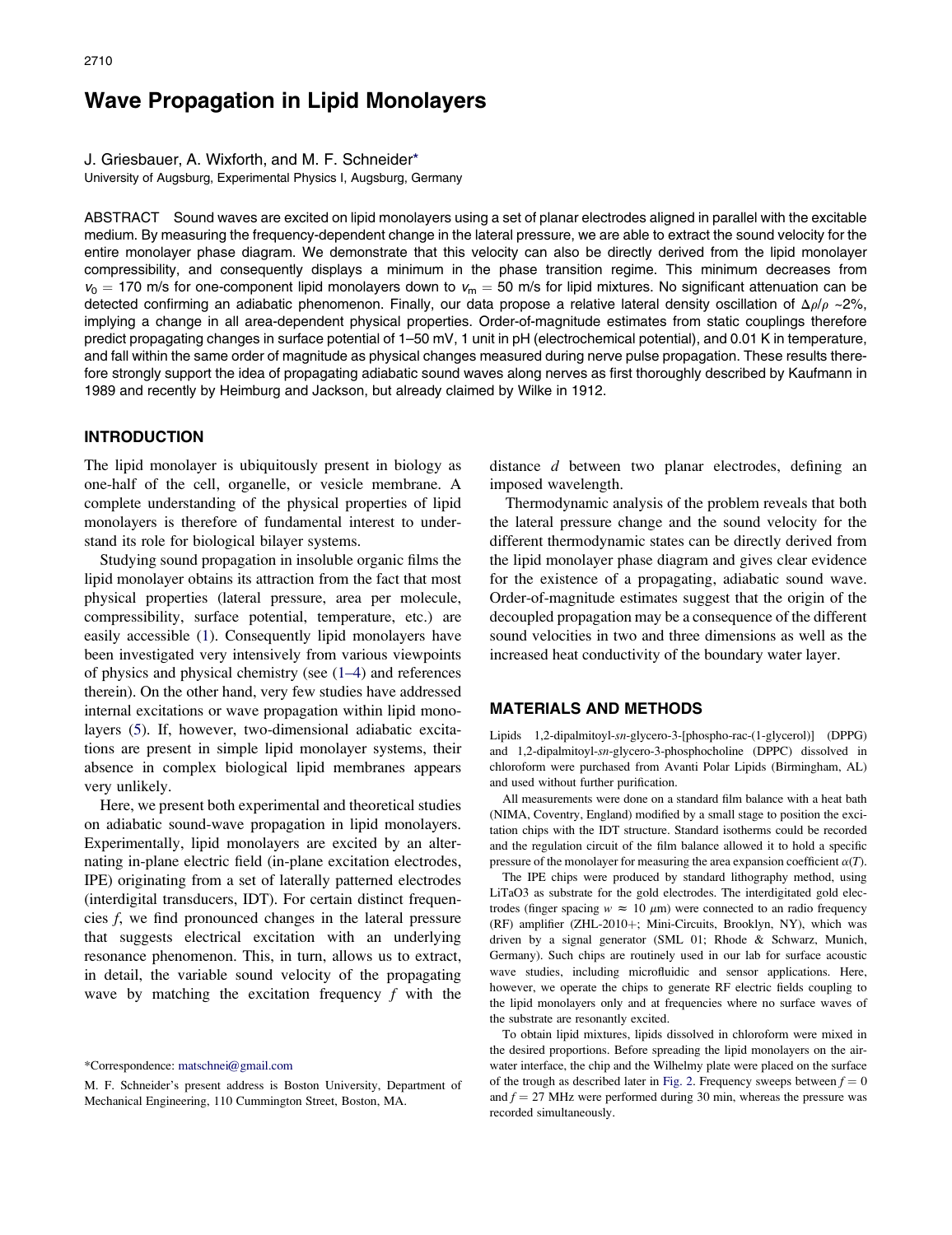# <span id="page-1-0"></span>RESULTS AND DISCUSSION

## Theory

# Fundamental thermodynamic relations

In Einstein's first publication in 1901, he approved our crucial assumption: applying a Carnot cycle to a free surface, he demonstrated that the interface of a water drop must have its own heat (heat capacity) and therefore its own entropy  $S<sup>I</sup>$ ([6,7](#page-6-0)). Our experiments as well as order-of-magnitude estimates will demonstrate that a lipid monolayer at the air/water interface has its own entropy  $S^{\mathbf{I}}$  as well, and has, therefore, to be considered as an independent thermodynamic system. To realize the meaning of  $S^{\Gamma}$  for the experiment, it is very helpful to recall that it is the second derivative of  $S<sup>I</sup>$  with respect to a thermodynamic variable  $x$  that is related to the generalized susceptibilities by [\(8](#page-6-0))

$$
k_{\rm B} \left(\frac{\partial^2 S^{\rm I}}{\partial x_{\rm i}^2}\right)^{-1} \equiv -k_{\rm B} \left(\frac{\partial x_{\rm i}}{\partial X_{\rm i}}\right)_{X_{\rm J \neq \rm i}}.\tag{1}
$$

Here  $k_B$  denotes the Boltzmann constant and

$$
X_{\rm i} = -\frac{\partial S^{\rm I}}{\partial x_{\rm i}}\,({\rm e.g.,}\;X_{\rm i} = \frac{\pi}{T}, \frac{\mu}{T}, \ldots),
$$

the corresponding thermodynamic force. For  $x_i = A$  and constant temperature, this results in

$$
k_{\rm B} \left(\frac{\partial^2 S'}{\partial A^2}\right)_{\rm T}^{-1} = -k_{\rm B} T A \kappa_{\rm T},\tag{2}
$$

where

$$
\kappa_{\rm T} = -\frac{1}{A} \frac{\partial A}{\partial \pi} \bigg|_{\rm T} . \tag{3}
$$

This is the lateral isothermal compressibility of the lipid monolayer, which can be directly derived from the pressure-area isotherm (Fig. 1). Hence, the mechanical properties of the lipid monolayer represent a measure of the susceptibility, i.e., inverse curvature of the entropy potential. A maximum in  $\kappa_T$  as observed in the phase transition regime corresponds to a flat entropy potential. It should be noted that different boundary conditions (keeping  $T$ ,  $q$ ,  $\mu$ , or  $N$ , etc., constant) will result in different potentials, evidenced by, for example, different one-dimensional projections of the same  $n$ -dimensional potential.

# Estimation of  $\kappa_{S^1}$  from  $\kappa_{\mathsf{T}}$

In principle, the velocity  $c_0$  could be estimated within an order of magnitude by using  $\kappa$ <sub>T</sub>. The easy accessibility of the thermal expansion coefficient  $\alpha$ , however, enables us to get a better estimate of the adiabatic compressibility  $\kappa_{S^I}$  using the thermodynamic relation ([9\)](#page-6-0)



FIGURE 1 Isotherms of lipid monolayers for DPPG at 14°C and for a mixture of DPPC/DPPG as 10:1 at 20 C. Both isotherms show maxima in the compressibility at  $\sim 8$  mN/m for DPPG and at  $\sim 2.5$  mN/m for the mixture, whereas the later clearly corresponds to the phase transition regime. The inset shows the resulting compressibility of the corresponding monolayer. As for the IPE setup, a standard film balance was used for the measurements.

$$
\kappa_{\rm SI} \approx \kappa_{\rm T} - \frac{T}{Ac_{\pi}} \left(\frac{\partial A}{\partial T}\right)^2_{\pi},\tag{4}
$$

where  $c_{\pi}$  represents the heat capacity at constant pressure and

$$
\alpha = \frac{1}{A} \frac{\partial A}{\partial T}\bigg|_{\pi}
$$

the isobaric expansion coefficient. Even though this relationship is used quite commonly, it should be noted that it strictly holds only for a system defined by  $\pi$ , A, and T and will carry additional terms, when charge, dipole, chemical potential, etc., are included. Nevertheless, extracting  $\kappa_T$  and  $\alpha_{\pi}$  from the experiment and approximating  $c_{\pi}$  by using the experimentally established correspondence between change in enthalpy  $\Delta H$  and area  $\Delta A$  [\(9](#page-6-0)),

$$
\Delta H \approx \gamma \Delta A, \tag{5a}
$$

and therefore,

$$
\Delta c_{\pi} \approx \gamma \left(\frac{dA}{dT}\right)_{\pi}.\tag{5b}
$$

Equation 4 can now be used to estimate the propagation velocity  $c_0$  of a sound wave, which in the linear case is given from the fundamental thermodynamic relation

$$
c_0 = \sqrt{1/\rho \kappa_{S^I}}.
$$
 (6)

Here,  $\rho$  is the area per molecule, an experimentally wellcontrollable quantity. Since both  $\kappa_T$  as well as  $\kappa_T$  exhibit a maximum in the phase transition regime, the sound velocity is expected to undergo a minimum near the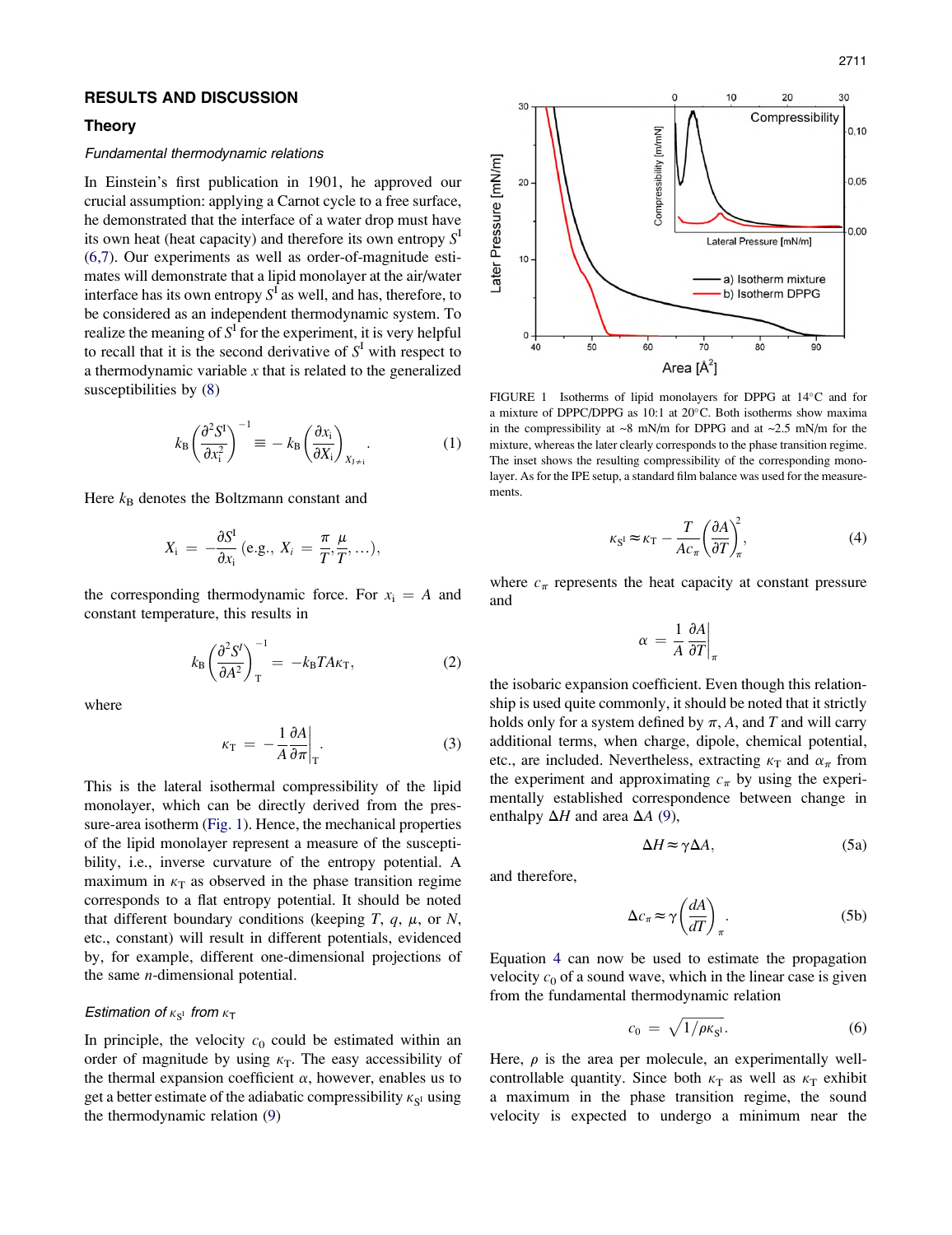<span id="page-2-0"></span>isothermal phase transition of the lipid monolayer. Clearly, inseparable from the excited sound wave, a temperature wave must propagate along the lipid monolayer as well. Knowing the propagating area density oscillation, an estimate of the accompanied temperature change can be extracted from the isothermal expansion and the heat capacity of the monolayer by [\(10](#page-6-0))

$$
\Delta T = T c_0 \nu A \frac{\alpha_\pi}{c_\pi} \Delta \rho \approx T c_0 \nu \gamma^{-1} \Delta \rho, \tag{7}
$$

where  $\nu$  is the particle velocity and Eq. 5b has been applied as well. Again, even commonly used, this strictly holds only for a system defined by  $\pi$ , A, and T.

# **Experiments**

#### Excitation of sound waves by planar electrodes

When a thermodynamic system is forced out of its equilibrium position, the conservation of entropy requires a propagation phenomenon. In this sense, the observation of sound propagation in lipid monolayers would provide additional support such that the lipid membrane interface can be considered as a closed two-dimensional system, fairly well decoupled from the surrounding bulk bath. Qualitatively, a flat thermodynamic potential implies weak restoring forces and therefore a lower propagation velocity as for steep potentials.

In our experiments, the excitation of propagating sound waves along the lipid membrane was accomplished by incorporating a chip with a planar array of gold electrodes (inplane excitation, IPE) in the plane of a negatively charged DPPG monolayer (Fig. 2). Traditionally, such IDTs are used as filters in RF applications or to create acoustic streaming in microfluidic systems [\(11,12\)](#page-6-0). Another application of IDT: sensors comparable to the well-known quartz crystal microbalance ([13,14](#page-6-0)). Here, however, we use such



FIGURE 2 The IPE setup. A set of electrodes, IDTs, is used to create a local (electrode distance  $\approx 10 \mu$ m) oscillating electric field in the plane of the lipid monolayer, which excites a propagating wave by local lateral polarization of the membrane. The substrate is  $LiTaO<sub>3</sub>$  being coated with SiO2. For IPEs contacting directly from above the monolayer (not shown in the picture) the  $SiO<sub>2</sub>$  is additionally rendered hydrophobic for establishing a tight contact between the IPE chip and the lipid monolayer (silanized). The change in lateral pressure is determined by the force on a Wilhelmy plate dipped into the monolayer.

electrodes to excite in-plane waves on soft interfaces at various frequencies by electro-mechanical coupling to a polarizable membrane. We employ the fact that a lateral density oscillation  $\rho = \rho_0 + B \cdot \cos \omega t$  creates a net pressure increase  $\Delta \pi$ . This is due to a nonlinear pressure-area relationship  $\pi(A)$  and can be calculated with the help of the isotherm by simply integrating the pressure change over one period:

$$
\overline{\Delta \pi} = \frac{\omega}{2\pi} \int_{0}^{\frac{\omega}{2\pi}} \pi(A(t))dt - \pi(A). \tag{8a}
$$

The same expression can be written in terms of the mass density  $\rho$ :

$$
\overline{\Delta \pi} = \frac{\omega}{2\pi} \int_{0}^{\frac{\omega}{2\pi}} \pi \left( \frac{m_{\text{Lipids}}}{\rho_0 + B \cdot \cos \omega t} \right) dt - \pi \left( \frac{m_{\text{Lipids}}}{\rho_0} \right). \quad (8b)
$$

Here,  $\omega$  is the angular frequency of the traveling wave, B its amplitude,  $\rho_0$  the lateral density in rest, and  $m_{\text{lipids}}$  the mass of the lipids forming the monolayer. The first term on the right side of Eq. 8 represents the time-averaged pressure change due to the modulation in the interface, whereas the second term denotes the undisturbed lipid monolayer.

If adiabatic propagation would indeed take place, Eq. 8 predicts a net increase in lateral pressure. The pressure spectrum of a DPPG monolayer shown in [Fig.](#page-3-0) 3 confirms that such an increase takes place indeed. The average change in lateral pressure  $\overline{\Delta \pi}$  detected during the excitation of the wave is plotted as a function of the stimulating frequency applied to the chip for three different configurations. Between  $f = 100$  kHz and  $f = 27$  MHz, a pure water surface does not produce any significant response. Nevertheless at a distance of 2 cm at  $-f = 33$  MHz, pure water may also show a response. The origin of this signal is presently still unknown, but may be attributed to surface capillary water waves ([15\)](#page-6-0). The presence of a DPPG monolayer on this surface, however, results in a pronounced variation in  $\overline{\Delta \pi}$ at  $\gamma f = 11$  MHz. Importantly, the response at  $f = 11$  MHz is also not visible on the pure water surface at shorter distances between excitation and detection. We therefore conclude that the change of  $\overline{\Delta \pi}$  at  $\overline{f} = 11$  MHz can, ubiquitously, be attributed to the presence of the lipid membrane and will be used for further data interpretation.

#### Attenuation and amplitude of the wave

Considering the macroscopic (15 cm) distance between excitation and detection, the propagation of the wave does not seem to be significantly attenuated. To experimentally verify this finding, we measured the change in lateral pressure  $\Delta \pi$ as a function of distance from the source of excitation (see inset of [Fig.](#page-3-0) 3). It turns out that the experimental data can be well fitted by a polynomial  $\overline{\Delta \pi}(x) \propto -(x-b)^{-2}$ , but not with an exponential decay function. This supports the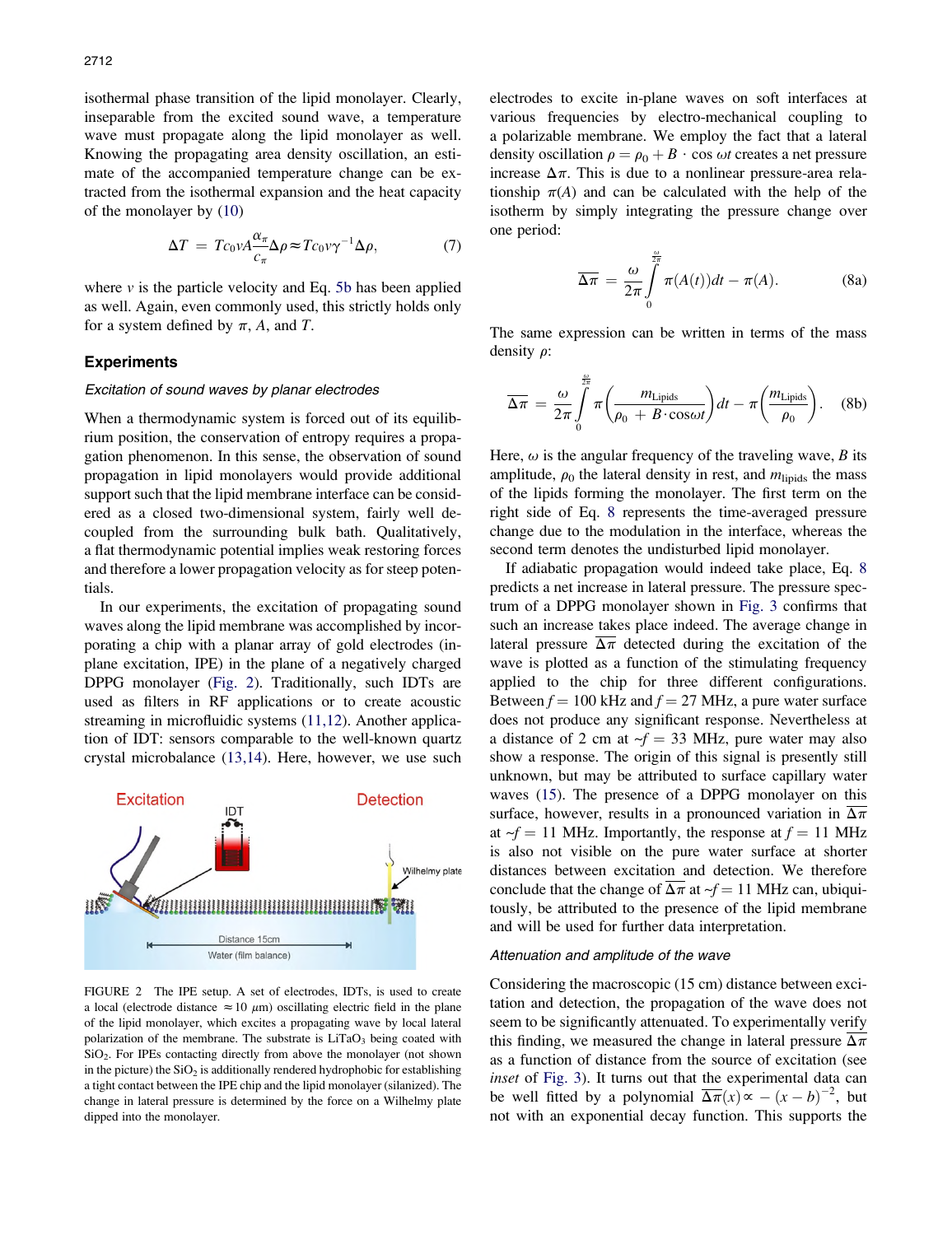<span id="page-3-0"></span>

FIGURE 3 Frequency spectra of the nonlinear pressure change induced by the IPE chip in a DPPG lipid monolayer (red curve) or pure water for different distances d (black for  $d = 15$  cm, solid line; and  $d = 2$  cm, dotted line). At lower frequencies, the applied electric field does not affect the average lateral pressure, being measured by a Wilhelmy plate (see [Fig.](#page-1-0) 1). However, at certain frequencies (here 10.9 MHz and 33 MHz), the lateral pressure significantly drops. The critical frequency  $(v_{\text{crit}})$  on the x axis can be changed by altering the overall lateral pressure. We calculate the propagation velocity ( $c_0 = \lambda v_{\text{crit}}$ ) from the finger spacing of the stimulating electrodes and the measured critical frequency  $v_{\text{crit}}$ . The inset shows that attenuation is negligible. In fact, an exponential fit would lead to a decay length of  $~1~<sub>m</sub>$ .

idea of an adiabatic wave with decay due only to the geometry of the system but little dissipation.

Finally, the amplitude of the excited wave can be estimated by comparing the experimentally observed  $\overline{\Delta \pi}$  to Eq. 8 and reveals a density variation  $B \approx 0.02 \rho_0 (\pm 0.005 \rho_0)$ . This, in turn, would result in a density modulation amplitude of  $\sim B \sim 0.3 \cdot 10^{-7}$  kg/m<sup>2</sup>, which is well within reason for lipid monolayers.

#### Sound velocity from lateral pressure changes

The observed  $\overline{\Delta \pi}$  clearly exhibits a frequency dependence (Fig. 3) with an apparent resonance-like feature at  $f = 11$ MHz, indicating significant excitation at this point. It appears that sound velocity  $c_0$ , electrode spacing d, and stimulating frequency  $v_0$  are ideally matched at exactly this frequency to provide effective excitation. Taking the finger spacing between two electrodes  $d = 12 \mu m$  (therefore  $\lambda = 24 \mu m$ ) and the resonance frequency  $v_0 = 11$  MHz from the experiment, we find a propagation velocity of  $c_0 = \lambda v_0 = 260$  m/s.

Following the same procedure, we repeated the experiment along the entire isotherm, also including the phase transition regime, and extracted the corresponding sound velocity. It turns out that the different thermodynamic states of the monolayer indeed exhibit different excitation frequencies  $v_0$ , as can be seen in Fig. 4 for three different surface pressures.

A critical test whether the origin of the observed pressure change is indeed a lateral density oscillation arises from the



FIGURE 4 Frequency spectra of the lateral pressure change, measured for different surface pressures in a DPPG lipid monolayer at  $T = 14$ °C. The pressures are chosen to represent the different phases of the monolayer. The critical frequencies, where the nonlinear pressure change occurs for the first time, are marked. During maximum compressibility, the critical frequency is at a clearly lower value than for the other phase states. Note that  $\overline{\Delta \pi} > 0$  above the maximum compressibility, and  $\overline{\Delta \pi} < 0$  elsewhere. This is correctly predicted by the assumption of an oscillating density wave (Eq. 8).

fact that Eq. 8 predicts a negative change in  $\overline{\Delta \pi}$  in and below the maximum compressibility, while  $\overline{\Delta \pi}$  is positive for pressures above the maximum. Clearly, this behavior is qualitatively and quantitatively reproduced in Fig. 4, and does, therefore, strongly support our assumption of a propagating sound wave along the interface.

## Sound velocity from the monolayer compressibility

The experiments described above enabled us to extract the sound velocities along the entire isotherm. If this represents indeed a two-dimensional sound wave, the velocity  $c_0$  should directly depend on the adiabatic lateral compressibility (Eq. 6). Even though  $\kappa_T$  will produce the right order of magnitude for the sound velocity, we exploit the fact that all other susceptibilities appearing in Eq. 4 can be extracted from the monolayer isotherm as well, and will provide the basis to calculate a more accurate  $\kappa_{\rm S}$ . Therefore  $\alpha_{\pi}$  was measured from the  $A(T)$  isobars for different lateral pressures, to calculate a more accurate approximation of  $\kappa_{\rm S}$ .  $c_{\pi}$  was calculated by applying Eq. 5, which should give a good estimate at least close to the phase transition regime ([9\)](#page-6-0). Finally, comparing the propagation velocities as being calculated from Eq. 6 and the measured sound velocities using  $c_0 = \lambda v_0$ , we find both qualitative and quantitative agreement within 10% or less ([Fig.](#page-4-0) 5 a), confirming the existence of a propagating sound wave.

In particular, the minimum in propagation speed, because of the maximum in  $\kappa_{\text{T}}$ , is resolved. The same qualitative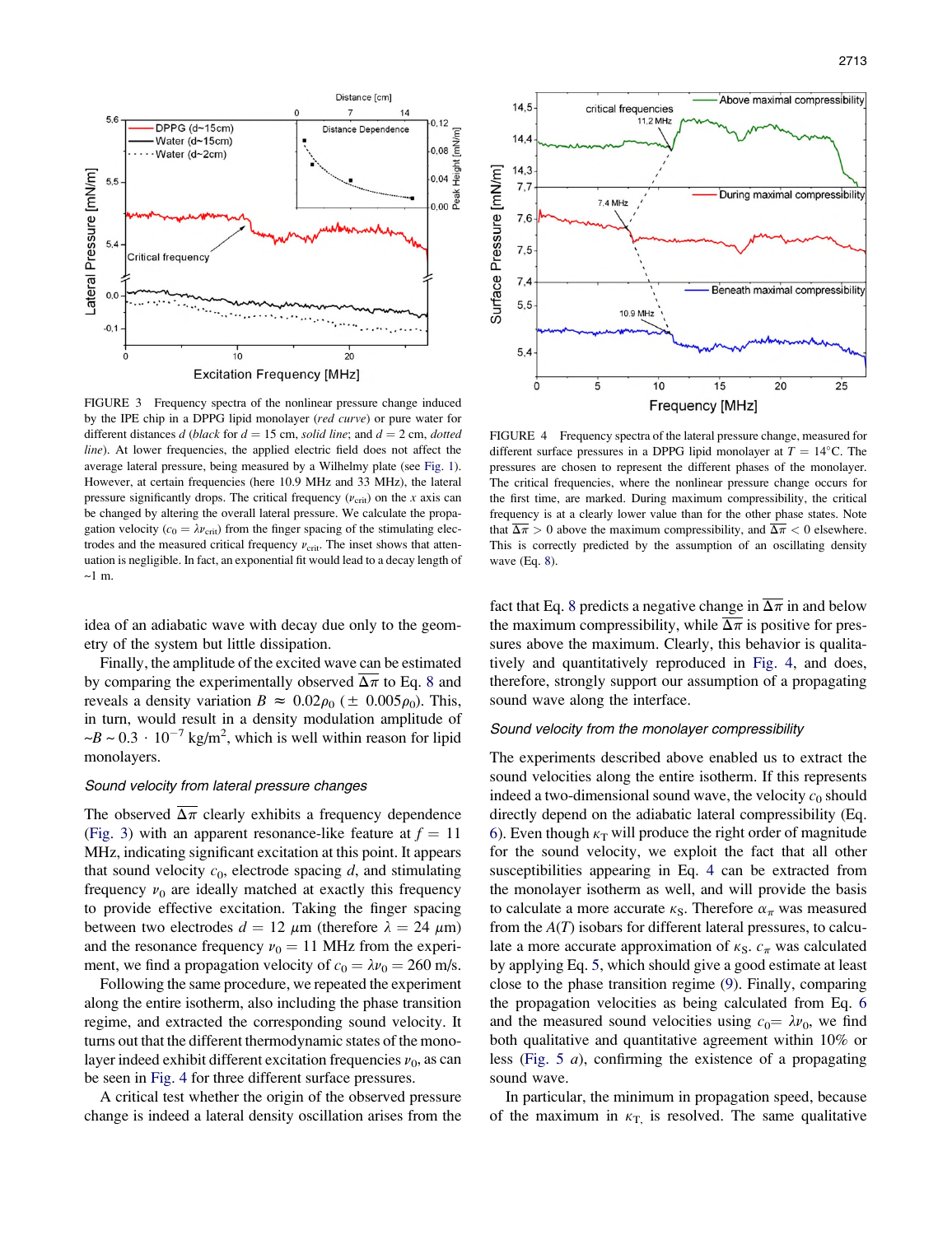<span id="page-4-0"></span>

FIGURE 5 Propagation velocities along the lipid monolayer, measured as described in [Fig.](#page-2-0) 2 (solid squares), and calculated from the adiabatic compressibility, as described in the text (line). The insets show the experimentally obtained isothermal compressibility used for the calculation of  $c_0$ . (a) Velocity curves for DPPG and (b) for a mixture of DPPG and DPPC (1:10). For high lateral pressures, the agreement between  $c_0$  values as being predicted from the adiabatic compressibility and the experimentally determined velocity is within <5%. In the phase transition and for the lower pressure regime the deviation increases, but still falls within a 10% error bar. The origin of the deviation may be because the monolayer becomes less stable at low pressures. Note the larger errors around the maximum in compressibility. These probably correspond to the increased sensitivity of  $\kappa<sub>s</sub>$  to oscillations in density in that region.

behavior is observed for a mixture of DPPG/DPPC (1:10). Again, excellent quantitative agreement is achieved between  $c_0$  calculated from Eq. 4 and the experimental pressure spectra (Fig. 5 b). For this lipid, however, the minimum velocity predicted from the isotherm and confirmed experimentally is only  $c_0 = 50$  m/s, corresponding to the phase transition regime between the liquid-expanded and liquid-condensed phases. This finding illustrates that both physical parameters (lateral pressure, temperature, etc.) and the composition of the monolayer control the propagation velocity.

#### On the coupling between monolayer and bulk

The only reasonable propagation mechanism for our system is one in which heat and entropy  $S_I$  (Eqs. 1–3) of the interface are approximately conserved (no exponential decay in wave energy). Therefore, the fact that only weakly damped wave propagation is experimentally observed (see inset of [Fig.](#page-3-0) 3) calls for a decoupling between monolayer and bulk. Although, this is an experimental result and strongly supported by Einstein's early work on the heat of surfaces ([7\)](#page-6-0), we would like to outline another argument that assumes coupling but will demonstrate its insignificance at the same time. Following closely the book of Landau and Lifschitz ([10\)](#page-6-0), we present an order-of-magnitude estimate of why the lipid monolayer may be decoupled from the bulk.

When a wave propagates in media-1 (monolayer) at the interface to an adjacent media-2 (bulk water), the reflection coefficient R depends on the angle of incident  $\theta$ , the density  $\rho$ , and sound velocity c of the two media ([10\)](#page-6-0):

$$
R = \left[\frac{\rho_2 c_2 \cos \theta - \rho_1 \sqrt{(c_1^2 - c_2^2 \sin^2 \theta)}}{\rho_2 c_2 \cos \theta + \rho_1 \sqrt{(c_1^2 - c_2^2 \sin^2 \theta)}}\right]^2.
$$
(9)

If the incident wave forms an angle of less than the critical angle  $\theta_c$ , where  $\sin\theta_c = c_1/c_2$  [\(10](#page-6-0)), the entire wave is reflected (total internal reflection). Taking  $c_1 \sim 100$  m/s and  $c_2 \sim 1500$  m/s, we obtain a critical angle of  $\theta_0 \approx 5^\circ$  for our arrangement. Lateral waves excited within the lipid monolayer will, therefore, be completely reflected. In this situation, Landau and Lifschitz [\(10](#page-6-0)) demonstrate that oscillations parallel to the interface of exponential decay in amplitude are created. These oscillations, however, do not provide significant dissipation as their exponential penetration into the bulk only resembles the energy distribution of the oscillating, propagating sound wave around the interface, and must not be mistaken as being the actual transport of energy out of the system, but as inseparable from the wave.

Similar arguments hold for the dissipation of heat. If the heat remains within the typical spatial extension of the sound wave, dissipation cannot be significant. As the temperature variations in the system are a direct consequence of the wave oscillations, the temperature changes perpendicular to the interface must be exponential as well ([10\)](#page-6-0),

$$
T = T_0 \exp\left(-z\sqrt{\frac{\omega}{2\chi}}\right) \exp\left(i\left[z\sqrt{\frac{\omega}{2\chi}} - \omega t\right]\right), \quad (10a)
$$

where  $\omega = 2\pi f$ , and  $\chi$  is the thermometric conductivity which can be calculated from the heat capacity  $c_{\rm P}$ , the density  $\rho$ , and the thermal conductivity k of the system [\(10](#page-6-0))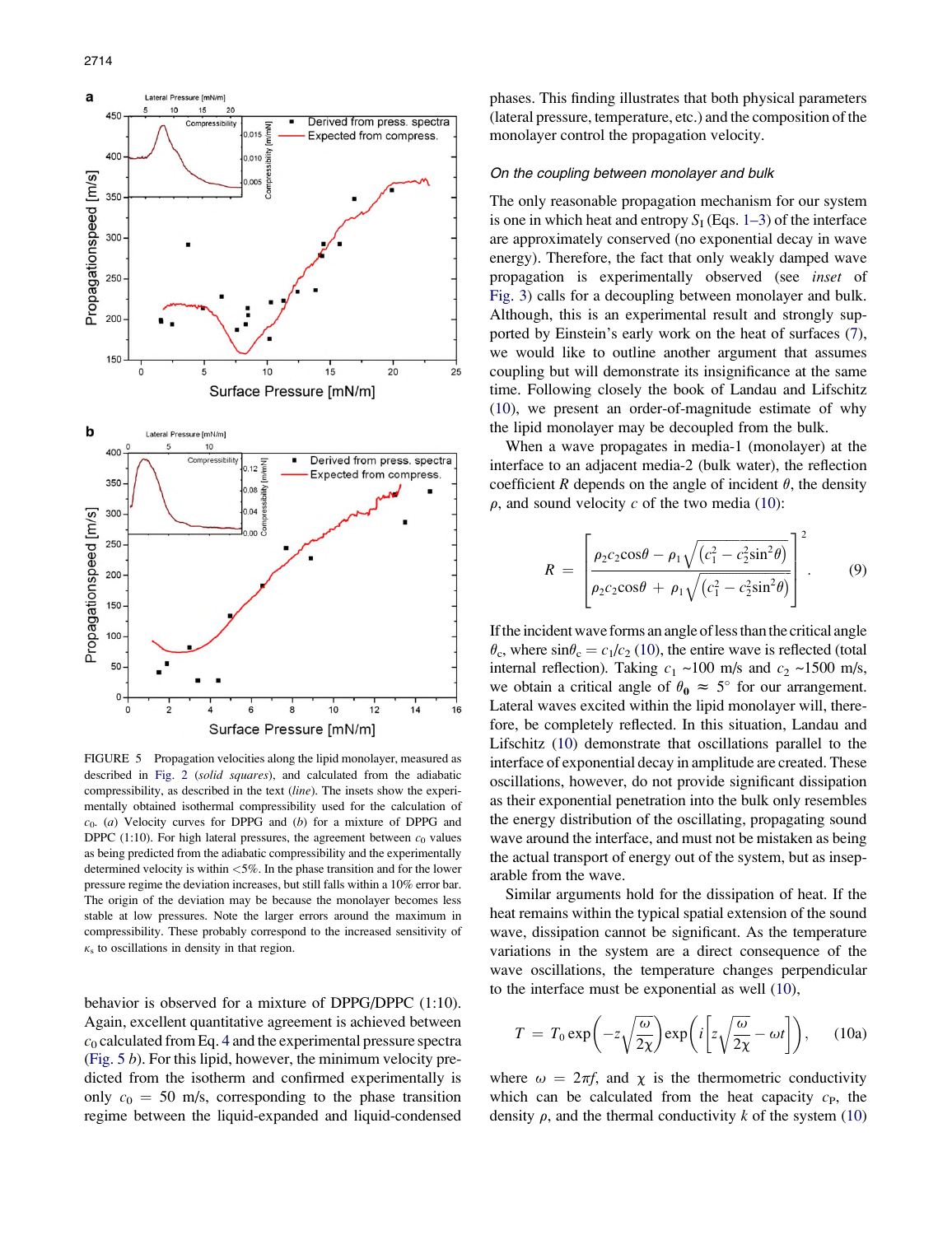$$
\chi = \frac{k}{c_{\rm P} \cdot \rho}.\tag{10b}
$$

Following Landau and Lifschitz ([10\)](#page-6-0), the extension or viscous penetration depth  $\delta$  in z direction (Fig. 6) can be estimated from

$$
\delta = \sqrt{\frac{2\eta}{\rho \omega}},\tag{11}
$$

where  $\eta$  is the dynamic and  $\eta/\rho$  the kinematic viscosity of water. Using standard numbers for water, this depth turns out to be  $\delta \approx 300$  nm. To estimate whether thermal diffusion can add significantly to the dissipation process, we need to compare  $\delta$  with the thermal penetration length  $\xi$ ,

$$
\xi = \sqrt{\frac{2\chi}{\omega}},\tag{12}
$$

where  $\chi$  denotes the thermometric conductivity (see Eq. 10b). This length scale describes over what distance a significant change in temperature takes place. Using  $c_p \approx 4$  kJ(kg K)<sup>-1</sup> and  $k \approx 0.6$  J(m Ks)<sup>-1</sup>, we arrive at  $\xi \approx 100$  nm. Since  $\delta \ge \xi$ , the heat is, even when assuming coupling to the bulk, unable to escape the spatial extension of the sound wave within the timescale of compression  $(0.5 \cdot 10^{-7} \text{ s here})$ . In other words, Eq. 10a simply describes the reversible temperature oscillations inside the sound wave.

Finally, heat could also dissipate within the monolayer plane. This is to be predicted from a two-dimensional shear viscosity observed in lipid monolayers. To estimate the corresponding loss inside the monolayer, we may also compare the length scale  $l$  of heat dissipation within the time of one compression/expansion cycle  $t = f_0^{-1}$  to the wavelength  $\lambda$ . Only if the heat expands (diffuses) during  $t$  over a distance l, which is of the same order of magnitude as the wavelength



FIGURE 6 Schematic representation of the important length scales of the system. Both viscous  $(\delta)$  and thermal  $(\xi)$  penetration depths and the geometry of the system are marked. While the lateral density wave propagates along the x-y plane, oscillations both in density and in temperature decay exponentially along the z direction. The density length scale  $(\delta)$  is of the same order or larger than the thermal penetration depth  $(\xi)$ , and therefore proposes negligible dissipation of heat into the bulk water.

 $\lambda$ , is significant dissipation to be expected. According to Landau, *l* can be calculated from the solution of the general equation of heat transfer [\(10](#page-6-0)),

$$
l^2 \approx \chi \tau,\tag{13}
$$

where  $\chi$  is the aforementioned thermometric conductivity (Eq. 10b). Unfortunately, to our knowledge, no numbers for the heat conductivity  $k_I$  of lipid monolayers exist. However,  $k_I$  may be approximated by the heat conductivity of interfacial or boundary water, which has experimentally been observed on lipid membranes ([16,17](#page-6-0)). Using  $k<sub>I</sub> \approx 6$ J/m Ks (which is one order-of-magnitude larger than for bulk water) ([18\)](#page-6-0), then  $c_p \approx 10$  kJ/kg K ([19\)](#page-6-0), and  $\tau \approx t$ the lateral extension of heat due to thermal diffusion  $l \approx$ 200 nm, which is  $\sim$ 100 times smaller than the wavelength  $(\lambda \sim 24 \mu m)$ . Therefore, the heat cannot escape the propagating wave in the lateral direction either.

To summarize this paragraph, we would like to state that neither mechanical nor thermal coupling properties support the admittedly intuitive prejudice of a strongly attenuated (since coupled) wave, but are in agreement with our experimental observation of a propagating, only weakly attenuated sound wave.

## CONCLUSION AND BIOLOGICAL IMPACT

A new approach to excite and detect acoustic waves in lipid monolayers is presented. Moreover, the existence of adiabatic sound waves is experimentally confirmed and the corresponding sound velocities are extracted from our measurements. Comparison of our findings with theoretical predictions provide excellent agreement and reveal velocities between 300 m/s and 170 m/s for one-component, and 300 m/s to 50 m/s for two-component systems, with a distinct minimum in the phase transition regime. Considering the simplicity of our system, these values are in very good agreement with reported propagation velocities of action potentials in nerves, ranging between 10 and 100 m/s and depending not only on myelination but also on temperature, thickness, sodium concentration, etc. [\(20–23](#page-6-0)).

Our results provide an explanation of the well-known, yet still unresolved problem of a temperature variation that is observed during action potentials [\(24–27](#page-6-0)). Our findings even predict that such reversible changes must occur. Quantitative estimates in  $\Delta T(t)$ , calculated from static experiments and the modulation in area density  $\rho(t)$  using Eq. 7, propose temperature variations in the lipid monolayer of 0.01 K. Propagating changes in surface potential are expected as well. Taking surface potential measurements from static, isothermal experiments ([2\)](#page-6-0), the observed variation in area density  $\rho(t)$  predicts a change in  $\Delta U$  between 1 mV and 50 mV propagating along the surface of the lipid monolayer. Our results are therefore in support of the idea of propagating sound waves in biological membranes as first discussed by Wilke [\(28](#page-6-0)) and Wilke and Atzler [\(29](#page-6-0)) in 1912, first